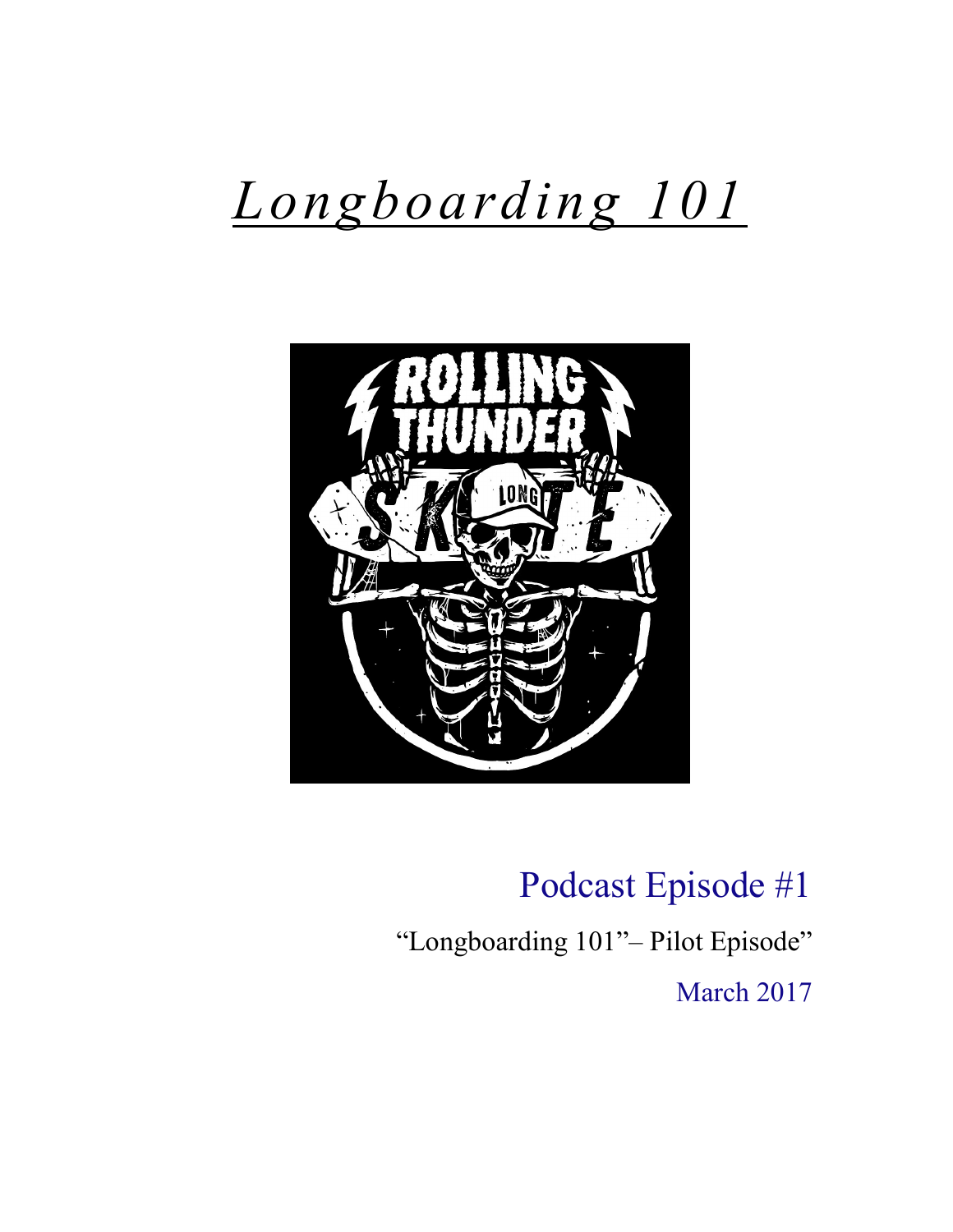#### **Show Logline:**

Pros to Noobs - longboarding for everyone! Interviews, product reviews, event reports and much more. The one spot-stop for board lovers.

#### **Treatment:**

Longboarding 101, Episode #1, is the pilot episode of a weekly appointment for the visitors of the RTC Roma Blog page. In this appointment, an interview with Alana, a girl who began longboarding at the age of 30, a review of the top board in the 2017 lineup from Madrid Longboards with Sergio, member of the crew. Last but not least, the editorial about safety in collaboration with the "Senza Casco Non ci Casco" campaign in collaboration with Daniele Verdecchia (Snowpress).

#### **Episode Outline:**

- 1. Interview with Alana, a Longboard first-timer
- 2. Review of the 2017 Mardrid longboard line with Sergio
- 3. Editorial about safety by Roberto Ronzulli and Daniele Verdecchia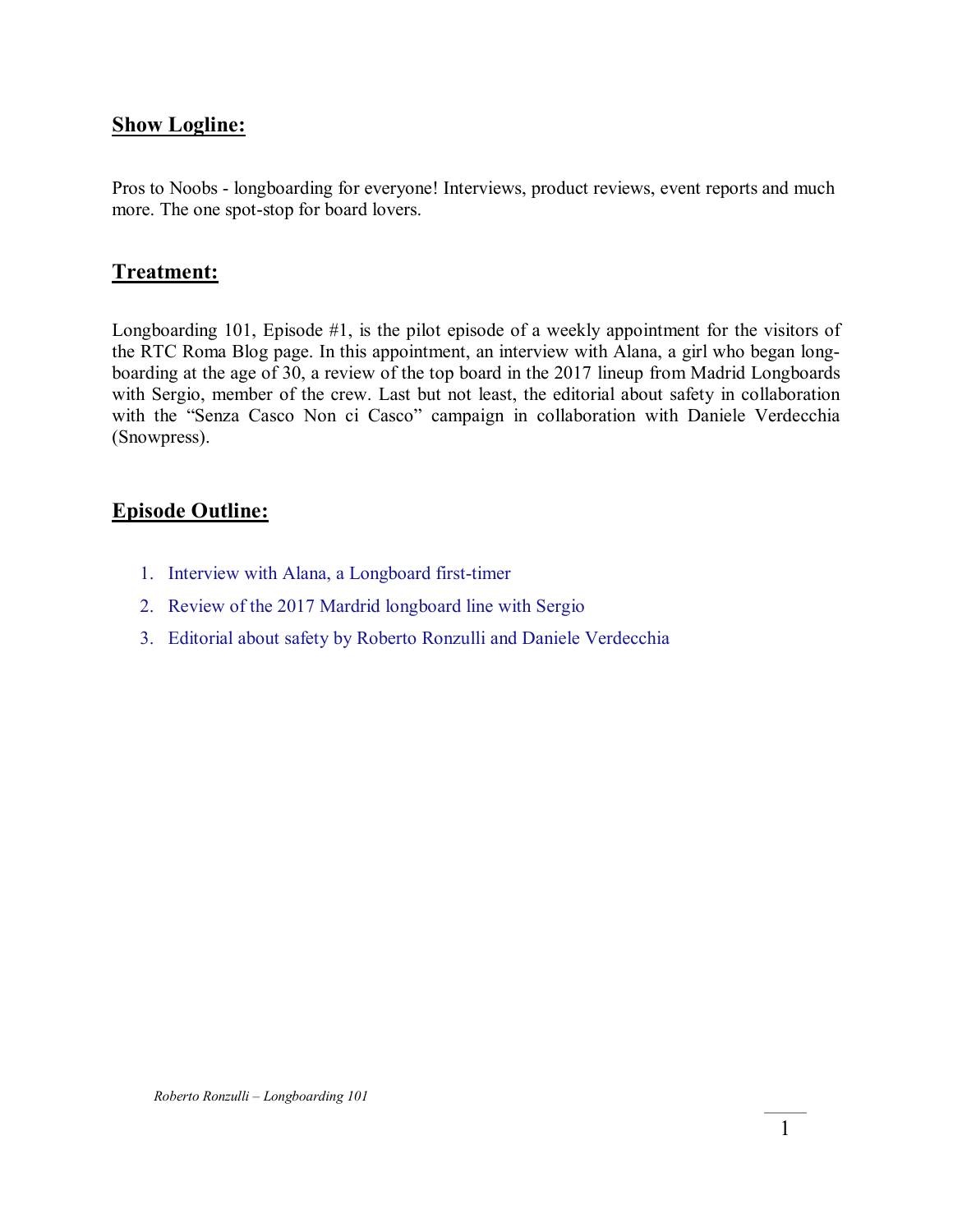### **Audio Script:**

| Audio logline (duration) + $\text{Direc-}$<br>tions/Soundtracks/Sounds                                                                                                         | Audio Transcript and *SFX*                                                                                                                                                                                                                                                                                                                                                                                                                                                                                |
|--------------------------------------------------------------------------------------------------------------------------------------------------------------------------------|-----------------------------------------------------------------------------------------------------------------------------------------------------------------------------------------------------------------------------------------------------------------------------------------------------------------------------------------------------------------------------------------------------------------------------------------------------------------------------------------------------------|
| Opening tune $(00:10)$                                                                                                                                                         |                                                                                                                                                                                                                                                                                                                                                                                                                                                                                                           |
| <b>Blitzkrieg Bop</b> - Ramones (start with<br>the "hey ho let's go" part. Speaker<br>starts after the $4th$ repetition. Leave<br>music playing as background for a<br>minute) |                                                                                                                                                                                                                                                                                                                                                                                                                                                                                                           |
|                                                                                                                                                                                | ROBERTO:<br>What's uuuuup shredders! *longboard shredding sound* Roberto<br>Ronzulli a-k-a SCINTILLATOR here! Semi pro boarder, proud<br>member of the Rolling Thunder Crew, and host of this very first<br>episode of Longboarding one-o-one! Welcome to the show made<br>for, and by, REAL borders! Here with us today, the very first host:<br>Alana. Alana is a newbie that will tell us about her experience and<br>how she started longboarding at the age of thirty. Welcome to the<br>show Alana! |
|                                                                                                                                                                                | ALANA:<br>Hi Scintillator, thanks for having me here today! I guess you're<br>right, never too late to start.                                                                                                                                                                                                                                                                                                                                                                                             |
|                                                                                                                                                                                | <b>ROBERTO:</b><br>Can't wait to hear more about your experience.<br>Today we are also going to take a look at the new 2017 Madrid<br>Longboard lineup, together with Sergio, a dear friend and brother<br>of the Rolling Thunder Crew.                                                                                                                                                                                                                                                                   |
|                                                                                                                                                                                | <b>SERGIO:</b><br>What's uuuup shredders! *longboard shredding sound*                                                                                                                                                                                                                                                                                                                                                                                                                                     |
|                                                                                                                                                                                | <b>ROBERTO:</b><br>Sergio tested out, ex-clu-si-vely for us, the new Zak Maytum 2017<br>Anvil Pro Series model. Was it a yeah or a nay? Stay tuned to find<br>it out.                                                                                                                                                                                                                                                                                                                                     |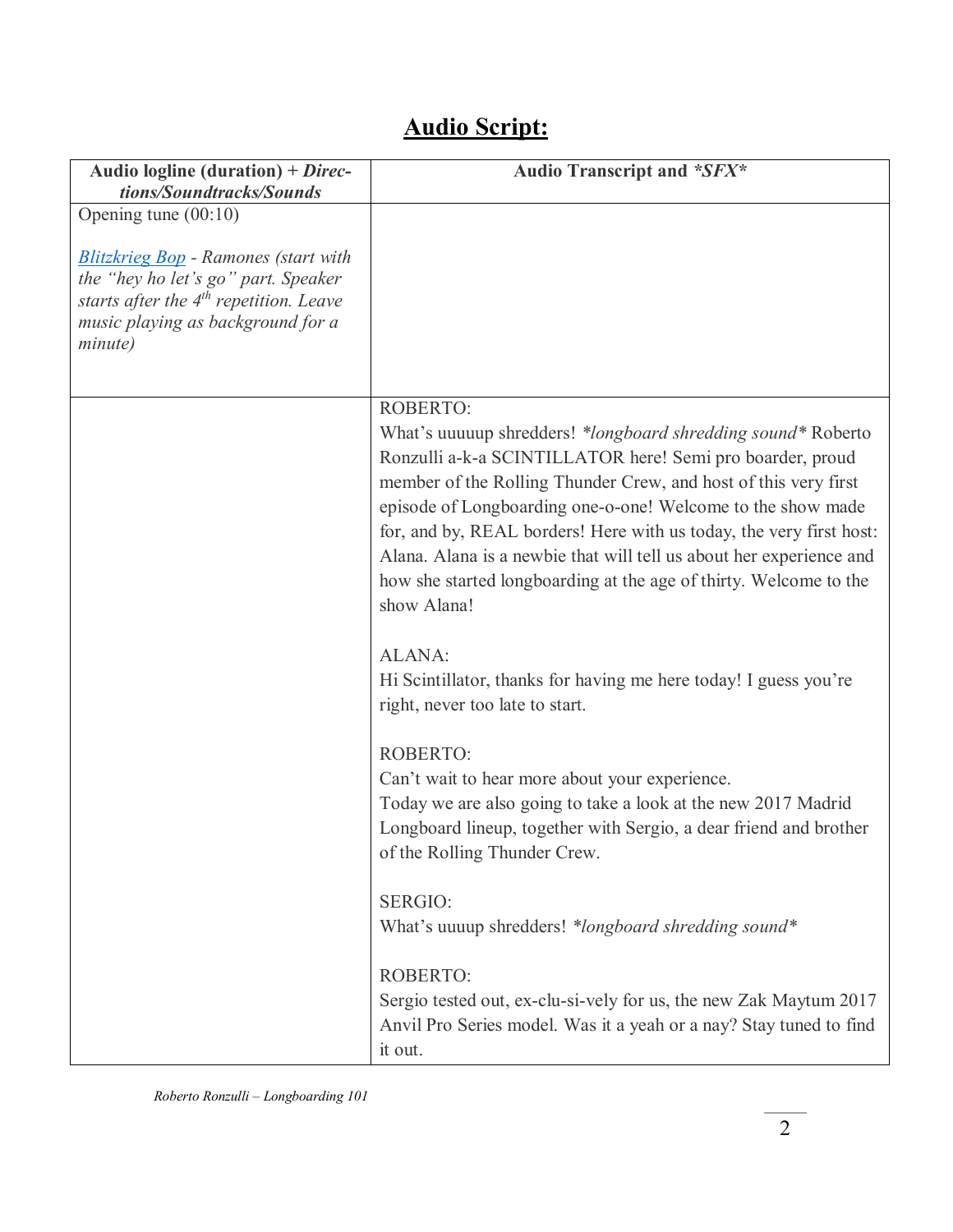|                                  | Last but not least, we will have on the phone Daniele Verdecchia     |
|----------------------------------|----------------------------------------------------------------------|
|                                  | from Snowpress, head of the biggest boarders movement in Rome.       |
|                                  | He will tell us more about the safety campaign he is working on,     |
|                                  |                                                                      |
|                                  | in collaboration with the Rolling Thunder Crew.                      |
|                                  | But now, let's not waste any more time and let's get right into it!  |
|                                  |                                                                      |
|                                  | Tuck in boys and girls, it's time to bomb some hills!                |
| Music Break                      |                                                                      |
| Messer Chups (0:35) "Insomnia of |                                                                      |
| the Mummies"                     |                                                                      |
|                                  | ROBERTO:                                                             |
|                                  | So, Alana, tell us more about when and why you decided to be-        |
|                                  | come a longboarder. Have you ever tried a board before?              |
|                                  |                                                                      |
|                                  | ALANA:                                                               |
|                                  | I have always been scared to get on a skateboard. I think this       |
|                                  | stems from an experience I had when I was younger. By brother        |
|                                  |                                                                      |
|                                  | was an avid skateboarder, and there were always about 5-10 young     |
|                                  | guys skating in our neighborhood. My parents thought it was a        |
|                                  | good idea to buy a half-pipe for my brother. I think it was a way to |
|                                  | keep him "out of trouble" knowing that if we had the half-pipe at    |
|                                  | home, all of his friends would come over to our house to skate.      |
|                                  |                                                                      |
|                                  | <b>ROBERTO:</b>                                                      |
|                                  | Wow! Sounds a bit like helicopter parenting, but I get the point of  |
|                                  | your parents, and I probably would have loved to have one too.       |
|                                  | Please tell us more.                                                 |
|                                  |                                                                      |
|                                  | ALANA:                                                               |
|                                  | Right! Anyways, one day I was outside watching all of them, and      |
|                                  |                                                                      |
|                                  | one of the boys asked if I wanted to try. Obviously, have never      |
|                                  | even been on a skateboard I didn't start from the top of the ramp- I |
|                                  | just stepped on the skateboard at the bottom and it flew up from     |
|                                  | beneath me. I fell, had some bruises, but was mainly just embar-     |
|                                  | rassed that I fell in front of everyone.                             |
|                                  |                                                                      |
|                                  | As the years went by, the only wheels that I experimented with       |
|                                  | were on a bicycle (and even that I am not that good at- but I can    |
|                                  | ride).                                                               |
|                                  |                                                                      |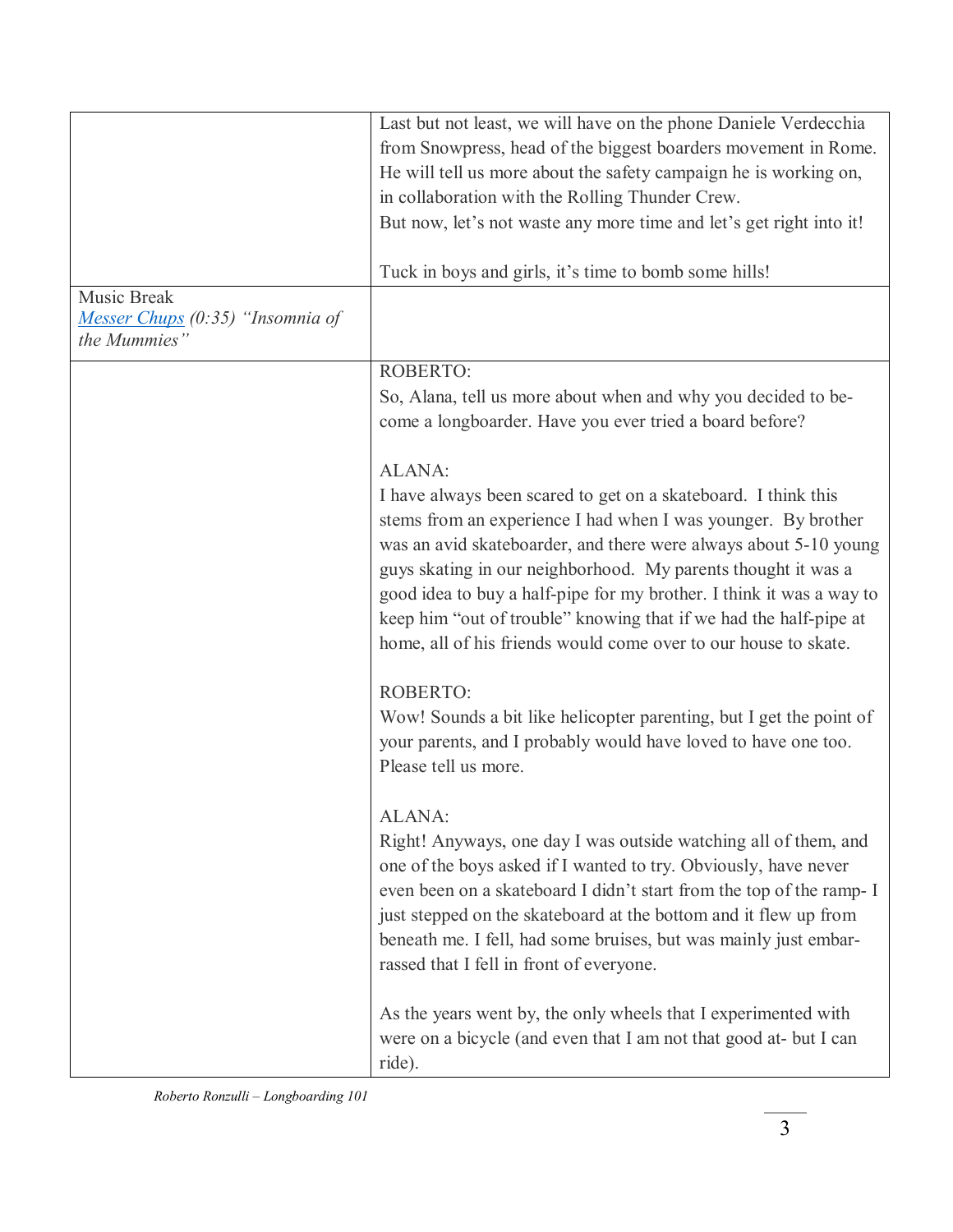| Recently I was introduced to longboarding here in Rome. It was<br>fun at first to watch everyone go downhill and see them do tricks,<br>learn about longboard dancing and all of that. I also saw so many<br>women longboarding (something that I was never exposed to<br>when I was watching my brother). I think I just assumed because I<br>never knew or heard about any professional female boarders, and<br>so I did not think there were a lot of women doing it. It was a<br>pretty exciting thing to see these cool girls longboarding downhill. |
|-----------------------------------------------------------------------------------------------------------------------------------------------------------------------------------------------------------------------------------------------------------------------------------------------------------------------------------------------------------------------------------------------------------------------------------------------------------------------------------------------------------------------------------------------------------|
| Thankfully I did not fall or break anything the first time I tried. It<br>took a lot of effort to actually push and ride with no one standing<br>next to me to support me. I felt like I was flying or something. I<br>was still really scared, but for 10 seconds I felt like I could do any-<br>thing.                                                                                                                                                                                                                                                  |
| I'm still not good or hundred percent confident about my skills. I<br>would say I am thirty to forty percent confident, and I do think that<br>is the main reason that I am not getting better faster. If you are<br>afraid to let go and keep that fear within you, you are bound to fall<br>and hurt yourself.                                                                                                                                                                                                                                          |
| I can't say enough good things about the longboarding community<br>here in Rome. *cheers and applauses* They are down to earth<br>people in search of areas where they can peacefully ride and avoid<br>holes. It isn't easy to find that here.                                                                                                                                                                                                                                                                                                           |
| <b>ROBERTO:</b><br>Don't even get me started about the streets conditions! So, would<br>you change anything about this experience so far? Any sugges-<br>tions for girls that are thinking of starting?                                                                                                                                                                                                                                                                                                                                                   |
| ALANA:<br>Well, I think that if you are thinking about starting, the best thing<br>to do is what I did, which I started to talk about a bit earlier. Go to<br>a meet up where you can meet a lot of different people. You are<br>bound to mesh well with someone, because the beauty of long-<br>boarding is that there isn't a TYPE of person who does it. Like,<br>for example, when you go to a basketball neighborhood game, you                                                                                                                      |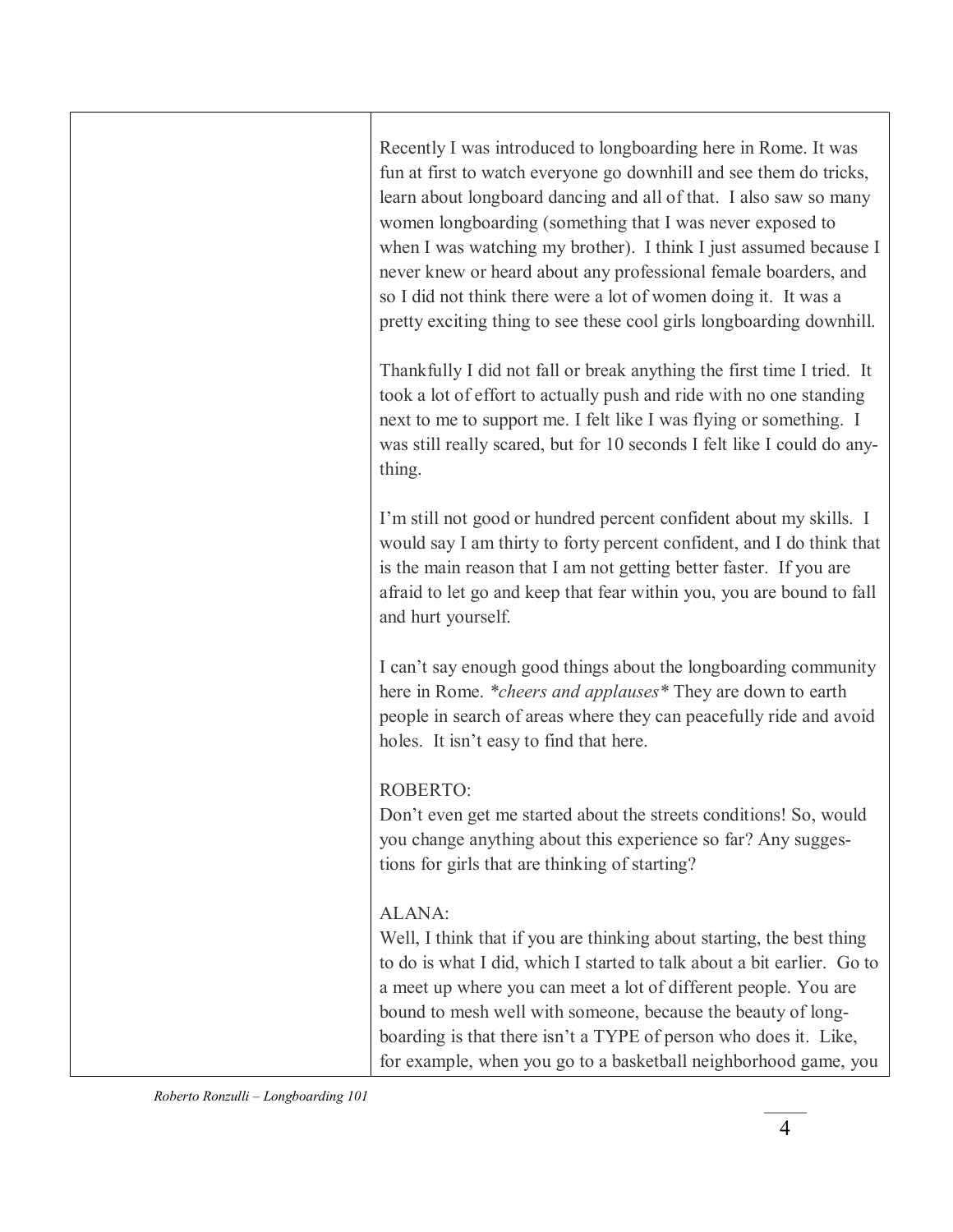| are bound to find loads of tall people. Or when you are headed to<br>a yoga class, there are a lot of flexible people. There doesn't real-<br>ly seem to be even a stereotype of the type of athlete it takes.                                                                                                                                                                                                                                                                                                                                                                                                                                                                        |
|---------------------------------------------------------------------------------------------------------------------------------------------------------------------------------------------------------------------------------------------------------------------------------------------------------------------------------------------------------------------------------------------------------------------------------------------------------------------------------------------------------------------------------------------------------------------------------------------------------------------------------------------------------------------------------------|
| <b>ROBERTO:</b><br>What kind of traits would you say are then requested or recom-<br>mended to even start thinking about riding?                                                                                                                                                                                                                                                                                                                                                                                                                                                                                                                                                      |
| ALANA:<br>Well, firstly, you need to have excellent balance. This is some-<br>thing that I struggle with. You realize how each muscle connects<br>and builds a support for your body. You also need to work the<br>core of your body. It isn't only your legs that you working with-<br>your abs, legs, arms, chest- even your posture can upset a balance<br>on the board. Like when you are going downhill (something I do<br>not have tons of experience with yet), the way you hold yourself<br>and your posture affects your balance, direction and flow of the<br>downhill run. Same goes for when you are pushing- the way you<br>direct your shoulder affects your direction. |
| I think another thing IS your leg muscles. You don't realize it at<br>first, but after every evening of riding, you wake up with sore<br>muscles like you just did 100 squats. You don't feel it as you are<br>going, but you are working your legs in a serious way. This<br>doesn't even include everytime you have to walk UPHILL after<br>you do a downhill run. Serious muscle work.                                                                                                                                                                                                                                                                                             |
| ROBERTO: * <i>laughs</i> * and that's why we have people like Sergio<br>driving us up-hill in his van.                                                                                                                                                                                                                                                                                                                                                                                                                                                                                                                                                                                |
| SERGIO:<br>You guys owe me big time!                                                                                                                                                                                                                                                                                                                                                                                                                                                                                                                                                                                                                                                  |
| <b>ROBERTO:</b><br>Would a beer do the trick? * <i>laughs</i> *<br>Last question for Alana before we let her go: are you free tonight?<br>*add laughs and crowd cheering sounds*                                                                                                                                                                                                                                                                                                                                                                                                                                                                                                      |
|                                                                                                                                                                                                                                                                                                                                                                                                                                                                                                                                                                                                                                                                                       |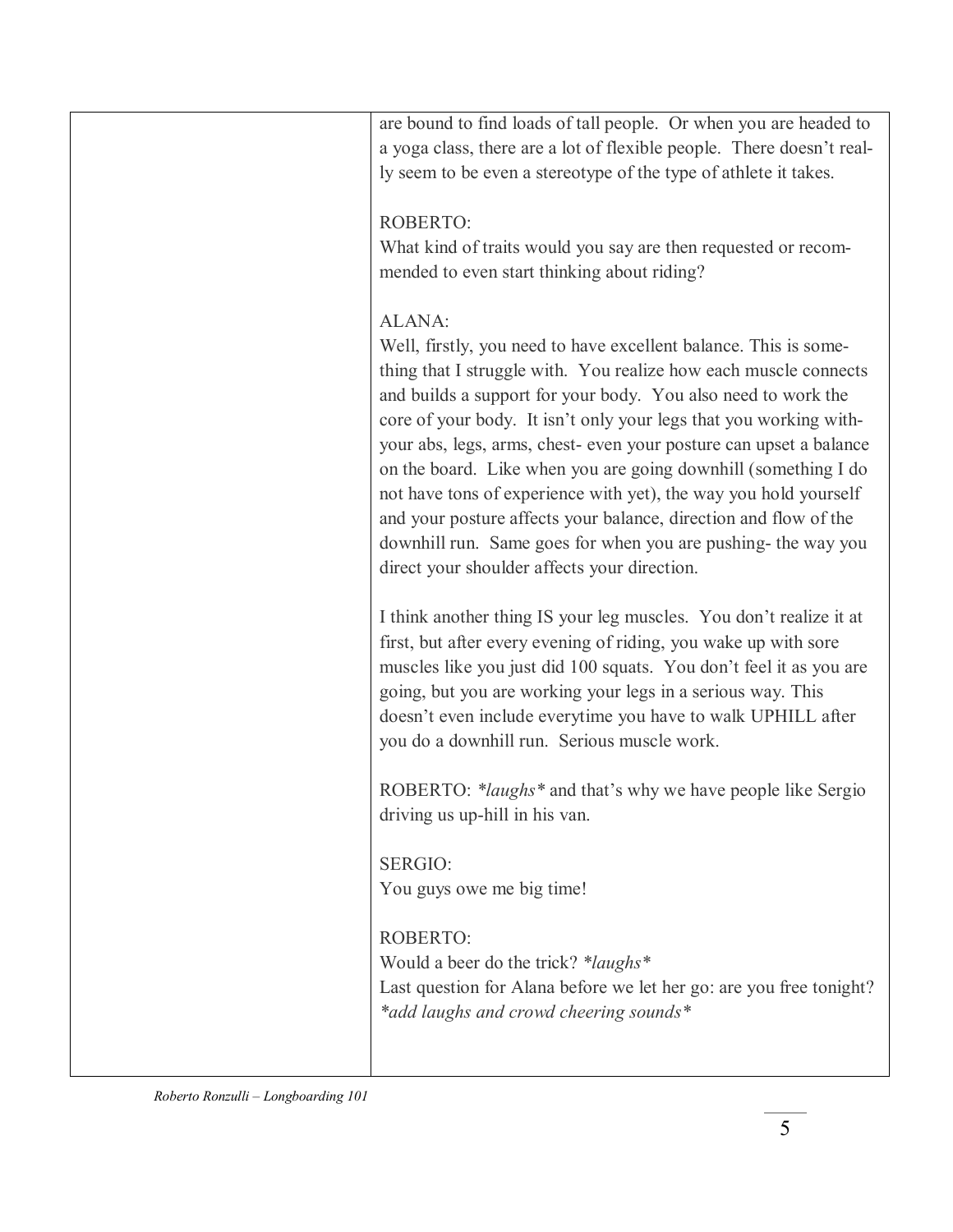| ALANA:<br>Maybeyou can double your offer, and take Sergio and me out at                                                                                    |
|------------------------------------------------------------------------------------------------------------------------------------------------------------|
| once, no?                                                                                                                                                  |
| <b>SERGIO:</b>                                                                                                                                             |
| I like your style girl *hi-five*!                                                                                                                          |
| <b>ROBERTO:</b>                                                                                                                                            |
| Rrrright. Speaking of hanging out, Sergio, why don't you tell us<br>about the Madrid Anvil Pro Series model you recently tested?                           |
| SERGIO:                                                                                                                                                    |
| Are you talking about this one? * <i>unzipping sound</i> * * <i>board is put</i><br>on the table*                                                          |
| <b>ROBERTO:</b>                                                                                                                                            |
| Holy Moly! You actually brought it here! Okay, let me say this.                                                                                            |
| First, you should have told me, now I am risking a heart attack,                                                                                           |
| and second  look at that shape! A deep black deck, one end<br>pointy, one end shaped likea cross. It does resemble an anvil                                |
| actually! DOPE!                                                                                                                                            |
| <b>SERGIO:</b>                                                                                                                                             |
| And look at the deep concave and rocker. While it is not a classic<br>drop-thru, it features this micro-flush, which I can assure you,<br>works very well. |
| You may have not noticed it, but this year the board is about two                                                                                          |
| inches shorter, and with slightly narrowed wheelbase to increase                                                                                           |
| the agility. Not sure about this choice, as I usually like more stable<br>boards, rather than very responsive ones. I am sure, though, that                |
| all of the freeriders out there with a passion for downhhill, will                                                                                         |
| love this hybrid.                                                                                                                                          |
| <b>ROBERTO:</b>                                                                                                                                            |
| What about you? What was your impression when you tried it?                                                                                                |
| SERGIO:                                                                                                                                                    |
| Just as I said, very responsive for being a downhill board *board                                                                                          |
| dropped on the floor*. Try to stand on it and tell me what you                                                                                             |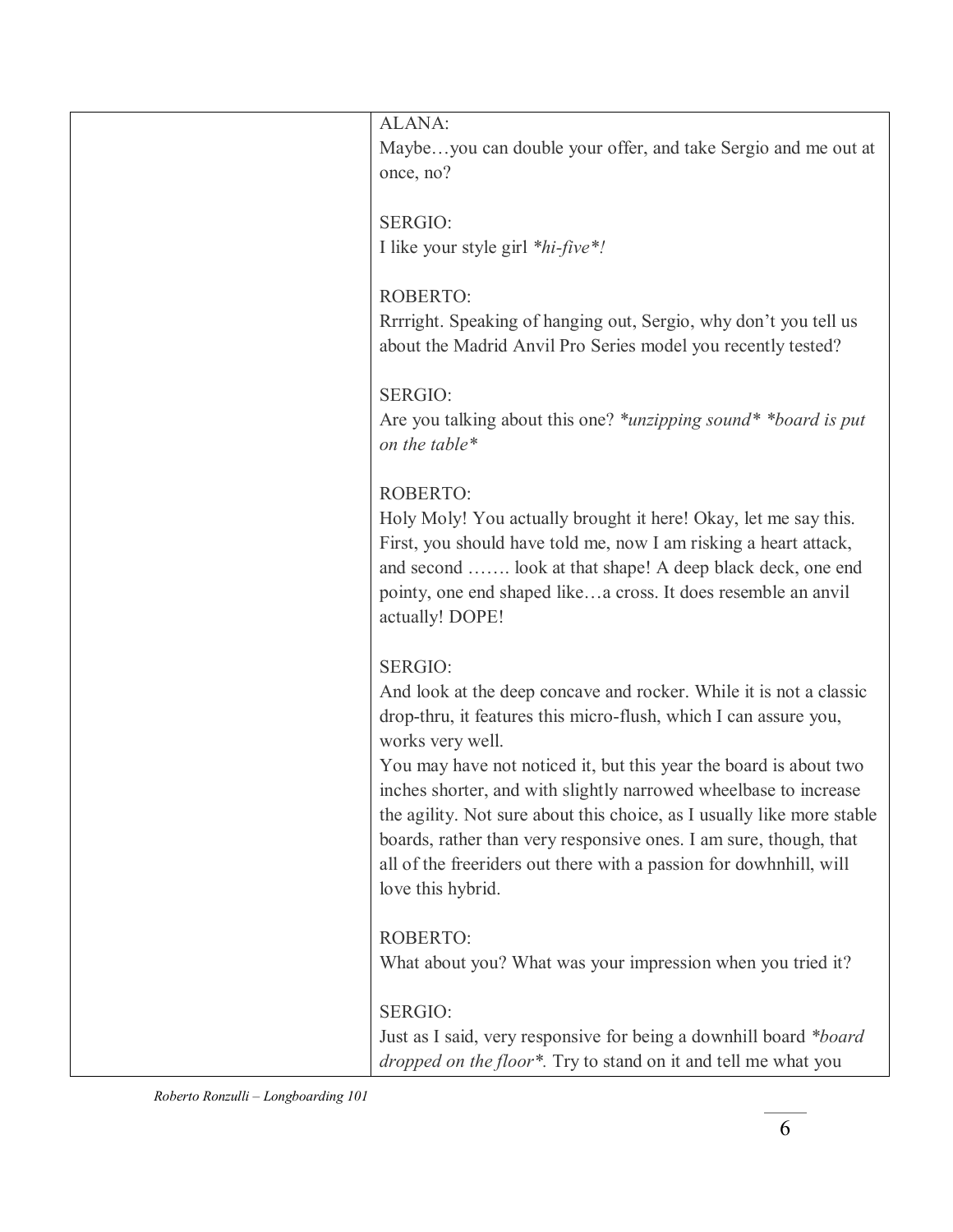| think!                                                                                                                                                                                                                                                                                                                                                                                                                                                                                                                                                                                                                                                       |
|--------------------------------------------------------------------------------------------------------------------------------------------------------------------------------------------------------------------------------------------------------------------------------------------------------------------------------------------------------------------------------------------------------------------------------------------------------------------------------------------------------------------------------------------------------------------------------------------------------------------------------------------------------------|
| <b>ROBERTO:</b><br>*chair moving* *steps on the board (hear the voice farer from the<br>$mike$ All I can say is that now that I am on it, I just want to go<br>out and test it!                                                                                                                                                                                                                                                                                                                                                                                                                                                                              |
| <b>SERGIO:</b><br>Just try to don't get hurt *laughs *!                                                                                                                                                                                                                                                                                                                                                                                                                                                                                                                                                                                                      |
| ROBERTO:<br>Speaking of which, let's introduce our final guest of today's epi-<br>sode of Longboarding one-o-one.*skype call ring*<br>Daniele Verdecchia, from Snowpress.org, should be now connect-<br>ed with us from the valleys of Madonna di Campiglio. Daniele, are<br>you there, can you hear me?                                                                                                                                                                                                                                                                                                                                                     |
| <b>DANIELE:</b><br>What's up shredders! *longboard shredding sound* I hear you<br>loud and clear!                                                                                                                                                                                                                                                                                                                                                                                                                                                                                                                                                            |
| ROBERTO:<br>Hi Daniele, and welcome to the show! We were just talking about<br>safety. You definitively are one of the best ambassadors out there<br>on this topic. Can you tell us more about the "Senza Casco Non ci<br>Casco" campaign? And, by the way, what are you doing up there<br>in Madonna di Campiglio?                                                                                                                                                                                                                                                                                                                                          |
| <b>DANIELE:</b><br>Sure thing! We are here with the Snowpress family for a week of<br>Snowboarding and fun. I am actually now at the "rifugio" with<br>some of the riders who joined us *screams and cheers*. We all<br>agree that, no matter if on wheels or on the snow, it is always fun-<br>damental to wear the right gear, especially the helmet. And that's<br>why we decided 2 years ago to start the campaign "Senza Casco<br>non Ci Casco". It all started as an online page on facebook. We<br>then amplified the distribution of the stickers at the events we or-<br>ganize and promote, and finally added the slogan to the crew t-<br>shirts. |